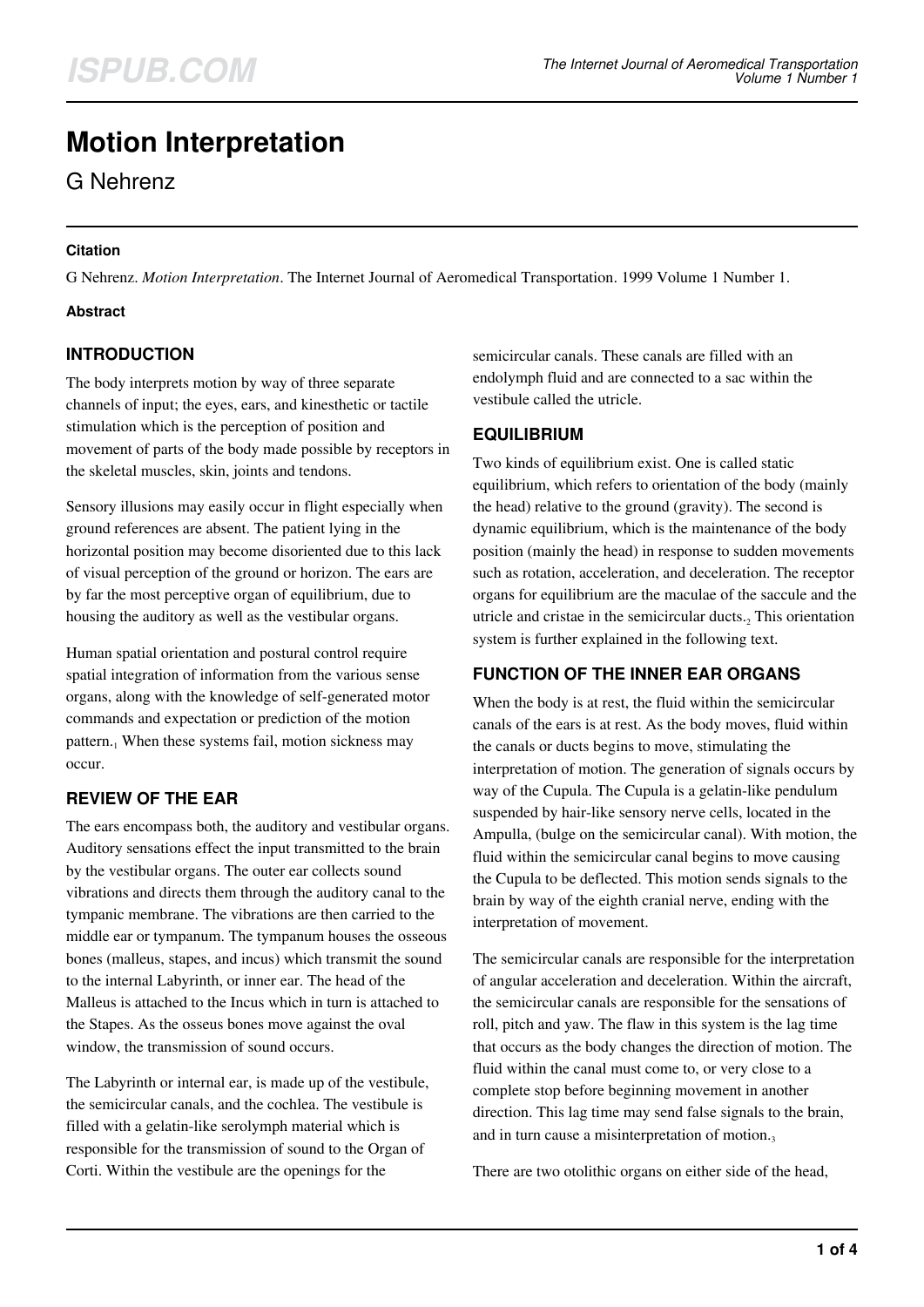which help the body to interpret static equilibrium and linear acceleration. One lies in the Utricle which is a sac connected to the semicircular canal and houses the utricular macula. The other is located in the Saccule which is in proximity to the utricle.

The otolith in the utricle lies in the horizontal plane, while the otolith within the saccule lies in the vertical plan. This allows for the brain to sense linear acceleration in any direction within the normal limits of these organs.

### **PROPRIOCEPTIVE KINETIC SENSATIONS**

This type of sensation, is the kind of sensory input that pertains to the perception of motion involving body alignment, ALONG THE TRUE VERTICAL. Turns, descents, and ascents, force the dual pulls of gravity and centrifugal force through the pilots body, and along the vertical axis of the aircraft. This may cause sensations of lightening or increasing weight of the body, and may be interpreted as flight positions. Some of the terms listed below are often used interchangeably though their meanings differ.

### **1) THE LEANS**

Leans is a condition which causes the pilot to attempt to lean his/her body in the direction of the perceived vertical plane. This condition occurs while flying without visual perception, such as in IFR conditions. The pilot and the artificial horizon do not match. The pilot may attempt to correct this feeling by leaning his body in the direction that feels correct and fly by instrument indication. In the worst case, the pilot may ignore the instruments and tilt the wings until he feels he is at true vertical. Unfortunately this method throws the aircraft off course and potentially disastrous results may occur.

## **2) DISORIENTATION**

Loss of proper bearings, state of mental confusion as to position, location or movement.

## **3) VERTIGO**

A hallucination of movement. A sensation of rotary motion of the external world of the individual.

## **4) SENSORY ILLUSION**

A false or misinterpreted sensory impression; a false interpretation of a real sensory image.

## **5. THE CORIOLIS ILLUSION**

Brought about by the combination of ear, eye, and proprioceptive disturbances. This illusion completely disturbs the perception of true vertical. This is accompanied by vertigo and a complete loss of motion perception of the true vertical.

### **6. ALTERNOBARIC VERTIGO**

Alternobaric vertigo is caused by increased pressure in the middle ear. The specific mechanism by which alternobaric vertigo is produced is not understood. The increase in pressure due to failure of ventilation of the middle ear is gradual and usually not adequate to produce symptoms. But, in the aircraft capable of climbing at rapid rates, or with the sudden pressure caused by performing a Valsalva maneuver, the increase in pressure can be great enough to cause vestibular stimulation.

Mild eustachian tube dysfunction, such as blockage or edema secondary to upper respiratory infection, may cause the individual to use more force than normal. This increases the pressure in the middle ear, and certainly may cause enough pressure build-up to stimulate the vestibular organ.

### **MOTION SICKNESS**

Motion sickness is a condition characterized by, nausea, cold sweats, vomiting, and pallor, which is caused by exposure to perceived motion of which the person is unfamiliar with. $66$ Other symptoms of motion sickness that are not always recognized are, belching and flatulence, which lead to the development of nausea. Drowsiness is another important symptom of exposure to unfamiliar motion, though not necessarily a direct symptom of motion sickness.

Motion sickness tends to be caused by the mismatch of signals to the brain. Basically, two systems are involved; (1) the visual system and (2) the vestibular system. The vestibular system is further split into the (1) angular acceleration receptor system, (2) the ampullar receptors of the semicircular canals, and (3) the linear acceleration or force environment receptors of the utricular and saccular macula or "otolith organs."

Two main types of motion cue mismatch can be specified according to the sensory system involved. These are, (1) visual-vestibular mismatch, and (2) canal-otolith mismatch. $<sub>7</sub>$ </sub>

For example, one theory states that signals stimulating the vestibular organs do not match with the visual stimulus. Another theory deals with the fact that the brain has information stored as to the effect of specific force applied to the body. If the force causes a familiar effect then all is well. If the force causes a different effect than anticipated, and for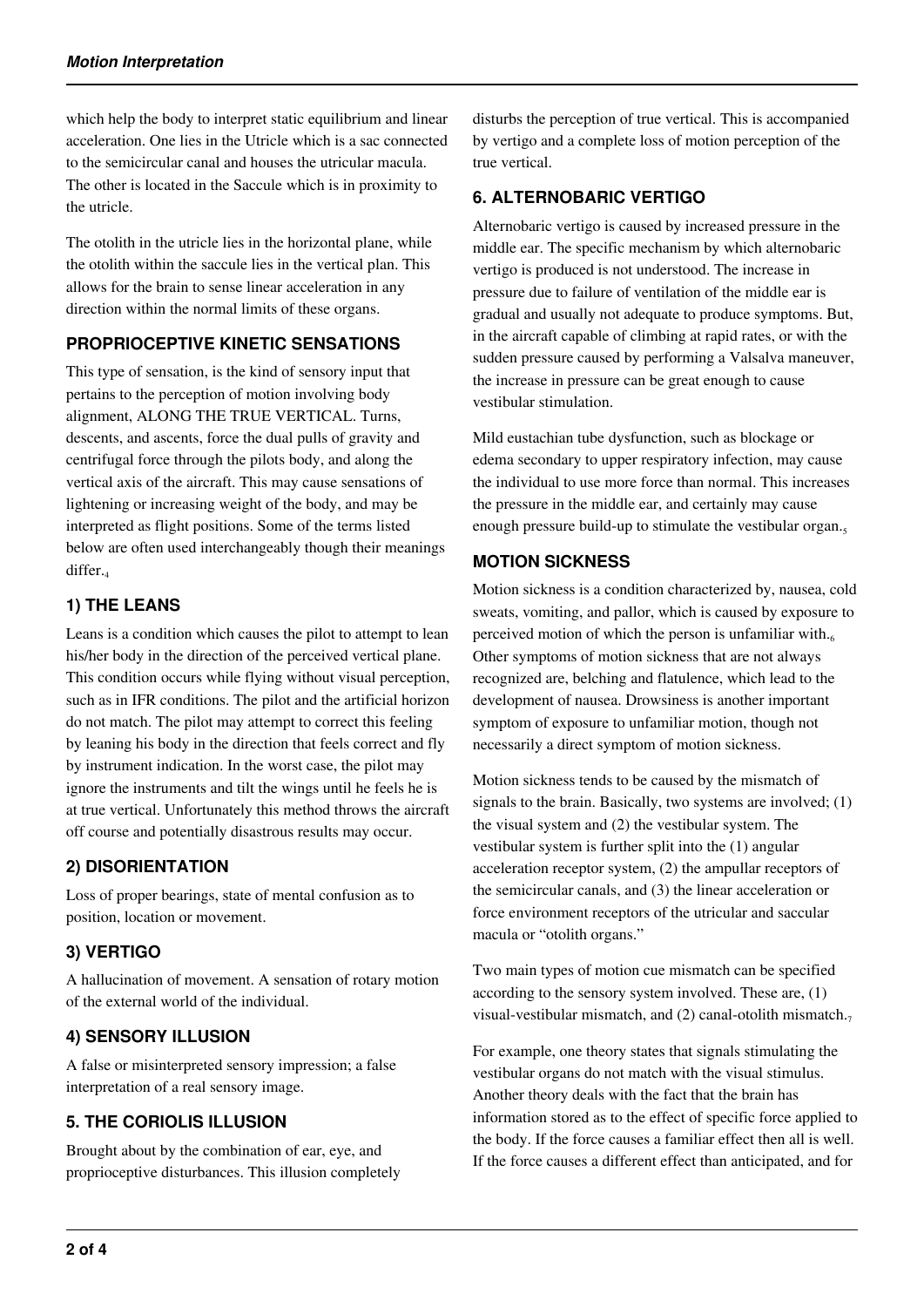an extended period of time, motion sickness will most likely develop.<sub>8</sub>

#### **SUMMARY**

The human sensory system is designed to allow the human body to interpret motion and the sensation of vertical and horizontal planes. Interpretation of flight motion tends to stimulate this receptor system in ways that must become learned responses. Experienced flight personnel tend to handle motion mismatches far better than the inexperienced occasional traveler. This is important to keep in mind when placing a patient on board the aircraft. The patient's sensory systems in many cases are impaired from trauma, illness or medication. They are on their back and are usually unable to visualize the horizon which sets the stage for motion sickness and increased stress load on the patient.

#### **References**

1. Young, L. & Shelhamer, M. (1990) Microgravity Enhances the Relative Contribution of Visually Induced Motion Sensation. Aviation, Space and Environmental Medicine. 61: 525 - 530

2. Tortora, G., Anagnostakos, N. (1987). Principles of Anatomy and Physiology, (5th Edition). Harper and Row Publishers: New York.

3. Sredl, D. (1983). Airborne Patient Care Management, A Multidisciplinary Approach: Medical Research Associates Publications: p. 98 - 99

4. Sredl, D. (1983). Airborne Patient Care Management, A Multidisciplinary Approach: Medical Research Associates Publications: p. 101

5. Wicks, R. (1989). Alternobaric Vertigo: An Aeromedical Review. Aviation, Space and Environmental Medicine.  $60(1)$ : p. 67 - 72

6. Sharp, G. (1978). Aviation Medicine, Physiology and Human Factors. TriMed Books, Ltd.: London 7. Dobie, T., May, J., Dunlap, W., Anderson, M. (1989).

Reduction of Visually-Induced Motion Sickness Elicited by Changes in Illumination Wavlength. 60(8): p. 749 - 754 8. Sharp, G. (1978). Aviation Medicine, Physiology and Human Factors. TriMed Books, Ltd.: London